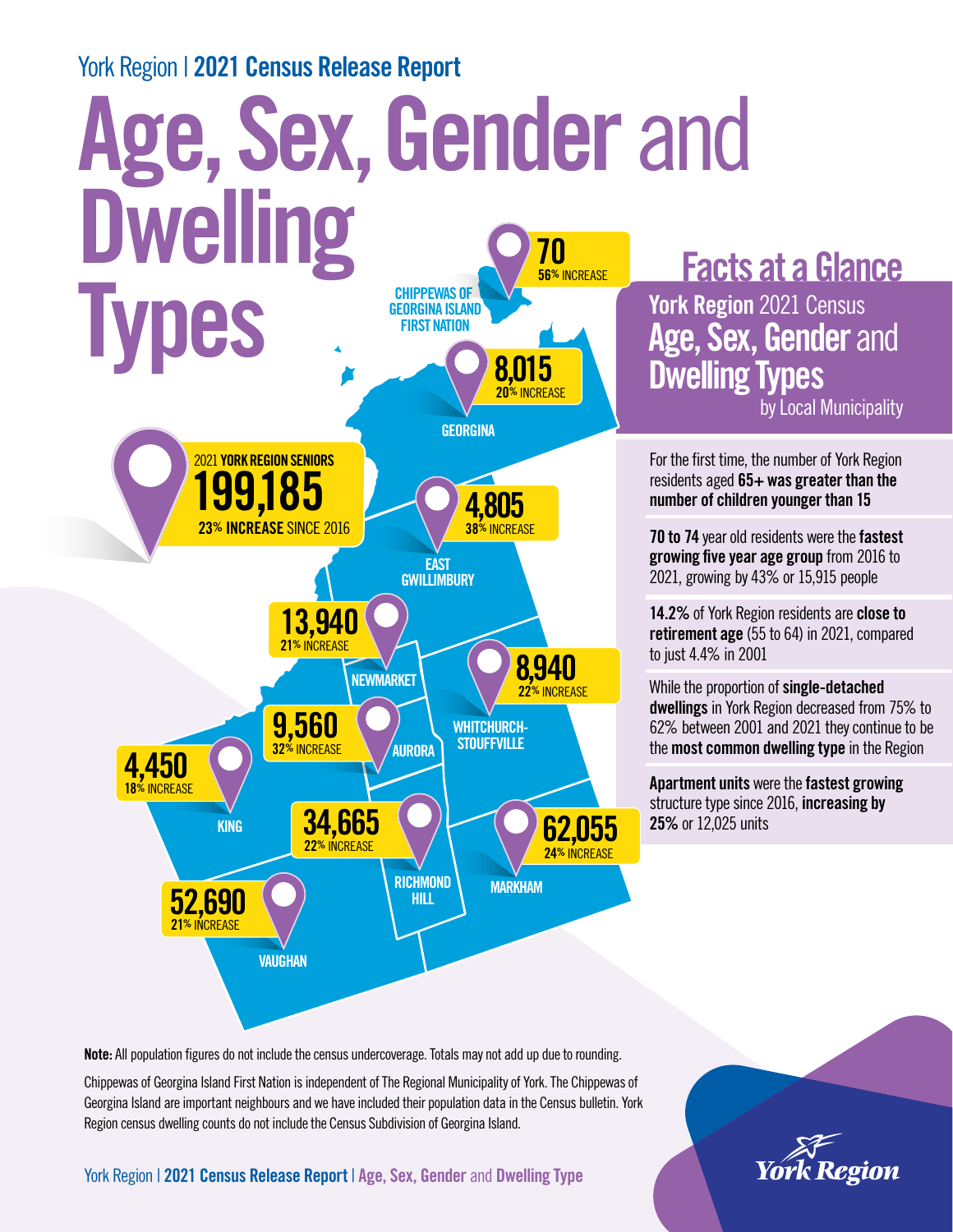## 2021 Average Age

In York Region, Ontario and Canada

| <b>York Region</b> | <b>41.4 YEARS</b> |
|--------------------|-------------------|
| <b>Ontario</b>     | <b>41.8 YEARS</b> |
| <b>Canada</b>      | 41.9 YEARS        |

## 2021 Children and Seniors

Growth in children (0 to 14) and seniors (65+) growth from 1986 to 2021



#### York Region Labour Force Replacement Ratio For 2001 to 2021



Labour Force Replacement Ratio - refers to the number of people expected to enter the workforce (aged 15-24) compared to those expected to leave it (aged 55-64).

# 2021 York Region Population

By gender<sup>1</sup>, proportion of men+ to women+





Did you know that starting in 2021, gender was included in the census questionnaire? To protect confidentiality, data may be aggregated under the "Men<sup>+</sup>" and "Women<sup>+</sup>" gender categories.

# 2021 York Region Population

By age and percent change since 2016

| by $34\%$ or 65 people | Centenarians were the fastest<br>growing age group increasing |                         | 634,720<br>$+5%$        |                |                         |
|------------------------|---------------------------------------------------------------|-------------------------|-------------------------|----------------|-------------------------|
| 52,095                 | 139,120                                                       | 148,220                 |                         | 198,920        | 255                     |
| $-9%$                  | $+1%$                                                         | $+1%$                   |                         | $+23%$         | $+34%$                  |
| <b>Preschool</b>       | <b>School Age</b>                                             | Youth                   | <b>Working Age</b>      | <b>Seniors</b> | <b>Centenarians</b>     |
| (0 to 4 years)         | $(5-14 \text{ years})$                                        | $(15-24 \text{ years})$ | $(25-64 \text{ years})$ | (65-99 years)  | $(100 \text{ years} +)$ |



 $1$  Gender - refers to an individual's personal and social identity as a man, woman or non-binary person (a person who is not exclusively a man or a woman). Individuals in the category "non-binary persons" are distributed into the other two gender categories and are denoted by the "+" symbol.

"Men+" includes men and boys, as well as some non-binary persons.

"Women+" includes women and girls, as well as some non-binary persons.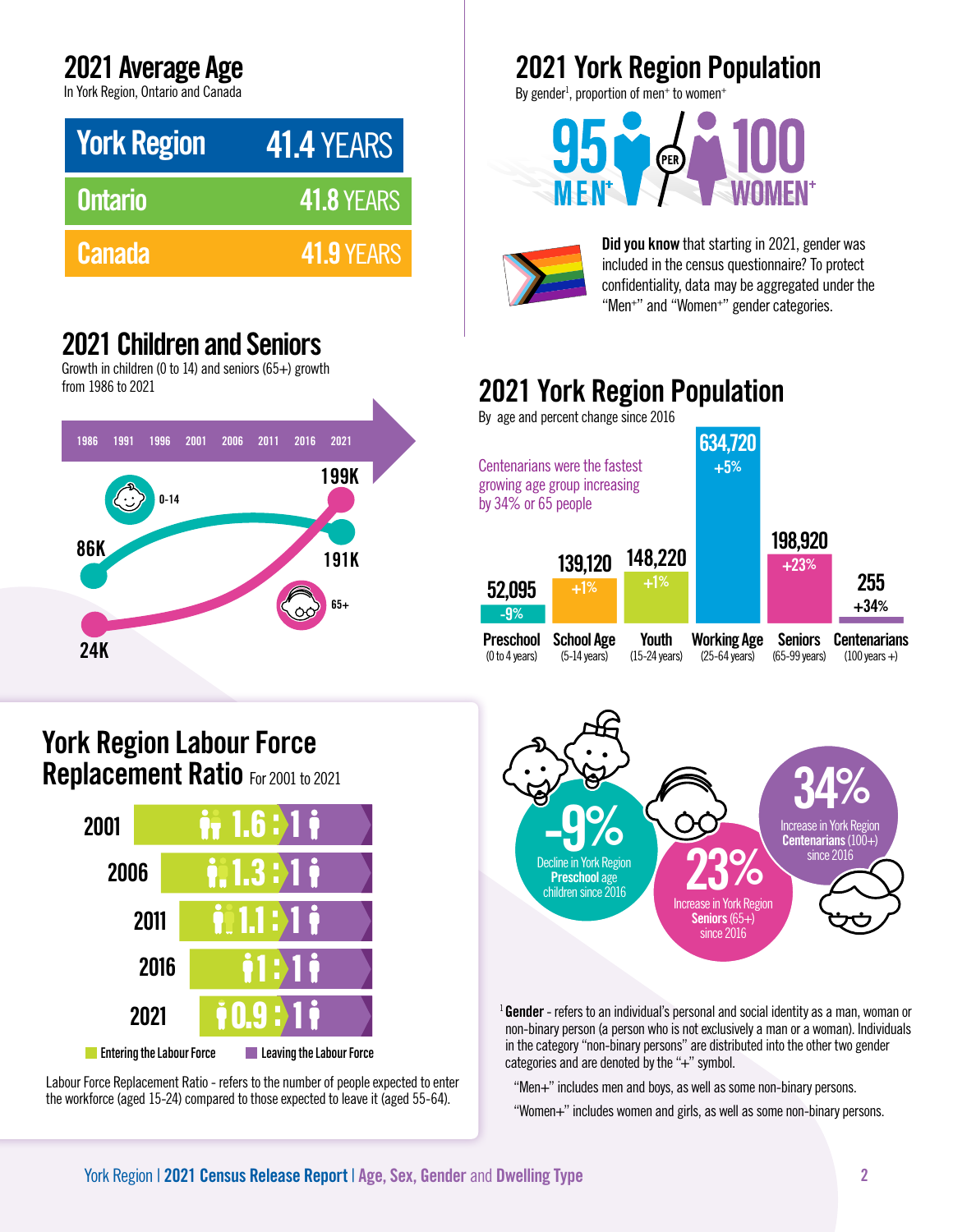## 2021 Total Dwelling Units<sup>2</sup>

For Greater Toronto and Hamilton Area (GTHA)



## York Region Households By Household Size

Proportion of one and two person households has increased since 2016



## 2021 Average Household Size

For Greater Toronto and Hamilton Area



### 2021 York Region Dwellings

by Structure Type



#### 2021 Growth Rate by Structure Type of Dwelling



<sup>2</sup>Dwelling unit - Refers to units that are occupied

<sup>3</sup> Apartment - Includes all apartments which can be broken down into apartments in a building fewer than 5 storeys and apartment in a building with 5 or more storeys

4 Duplex - Refers to an apartment or flat in a duplex